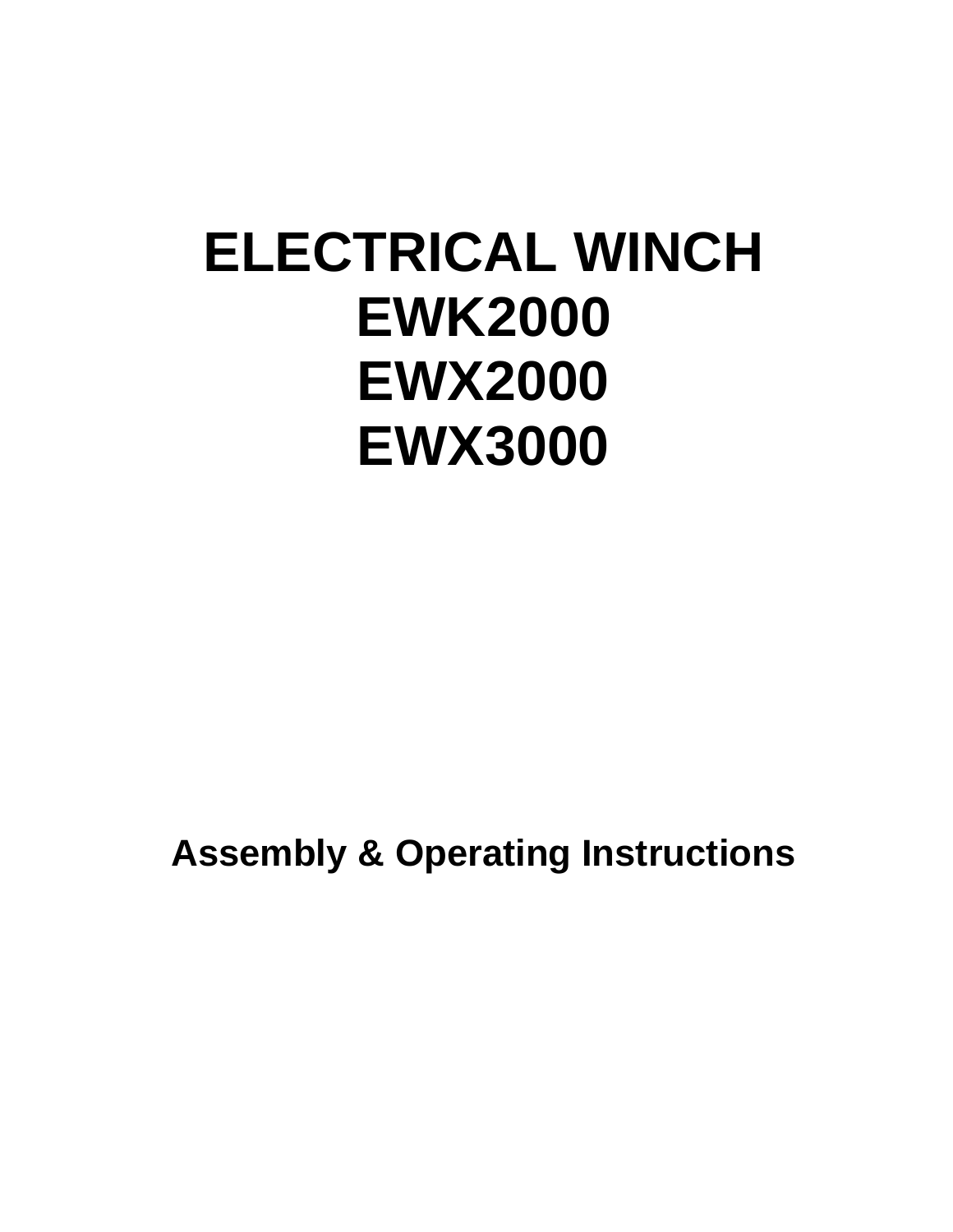## **CONTENTS**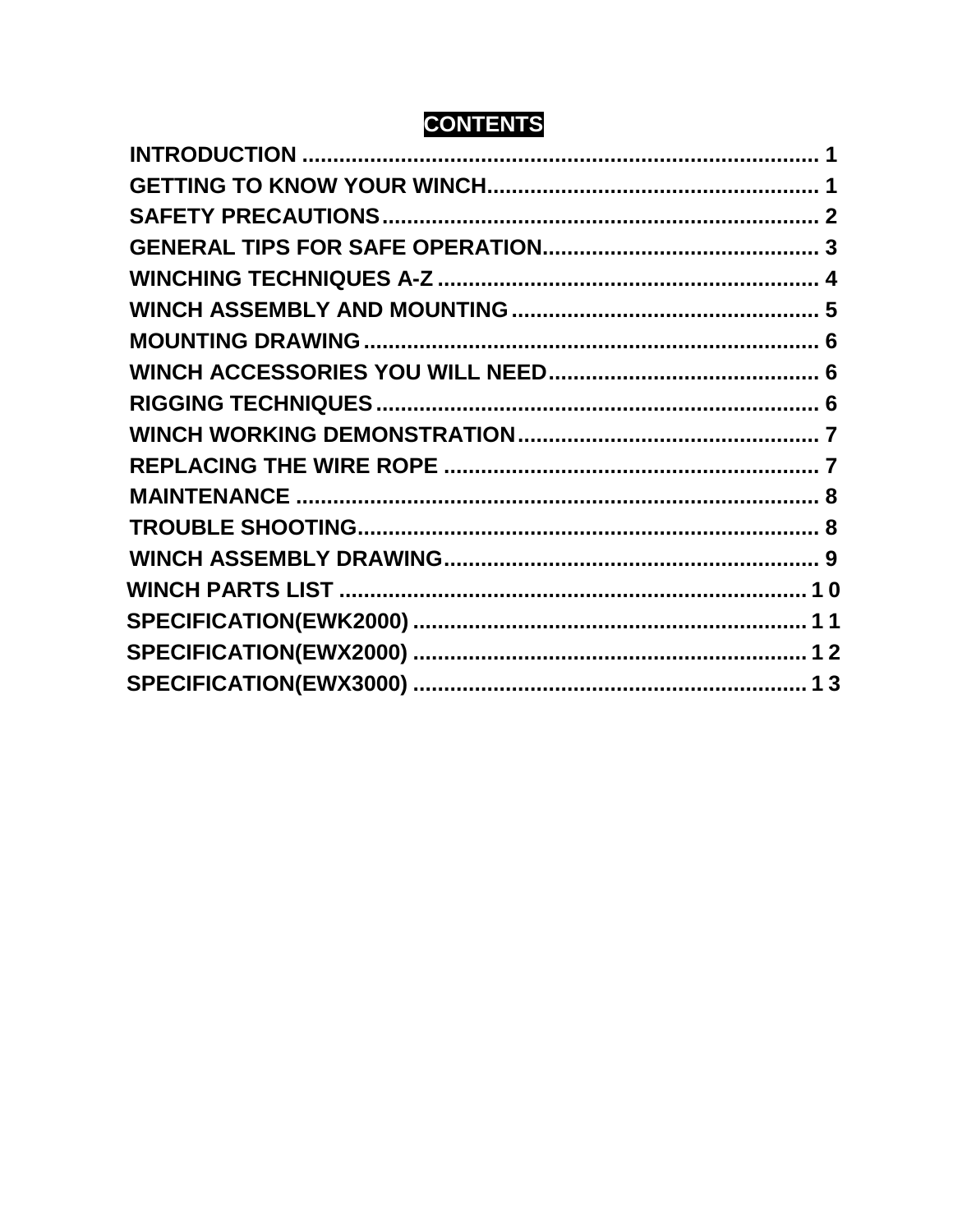## **INTRODUCTION**

Congratulations on your purchase of a high quality winch. We design and build winches to strict specifications and with proper use and maintenance should bring you years of satisfying service.

**WARNING** - Read, study and follow all instructions before operating this **device. Failure to heed these instructions may result in personal injury and/or property damage.**

Your winch can develop tremendous pulling forces and if used unsafely or improperly could result in property damage, serious injury or death. Throughout this manual you will find the following symbols for caution, warning and danger. Pay particular attention to the notes preceded by these symbols as they are written for your safety. Ultimately, safe operation of this device rests with you, the operator.



**This indicates a potentially hazardous situation, which if not avoided, may result in minor or moderate injury. This notation is also used to alert you against unsafe practices.**



**This indicates a potentially hazardous situation, which if not avoided, could result in death or serious injury.**

## **GETTING TO KNOW YOUR WINCH**

Your winch is a powerful piece of machinery. It is important that you understand the basics of its operation and specifications so that when you need to use it, you can use it with confidence and safety. Below is a list of the components of your winch and their use. You should practice using your winch before you are in a situation where you need to use it.

- 1. This winch is old product, But they all have been innovated all around, the reducer, drum, clutch and the control units, are skillfully improved. Now it is getting much stronger than ever.
- 2. Motor: Your motor is powered by a 12/24 volt battery and provides power to the gear mechanism which turns the drum and winds the wire rope;
- 3. Winch Drum: The winch drum is the cylinder on which the wire rope is stored. It can feed or wind the rope depending on the remote winch switch.
- 4. Wire Rope: Your winch has a galvanized aircraft cable designed specifically for load capacity of rated line pull. The wire rope feeds onto the drum in the "under wind" position through the roller fairlead and is looped at the end to accept the clevis hook pin.
- 5. Roller Fairlead: When using the winch at an angle the roller fairlead acts to guide the wire rope onto the drum and minimizes damage to the wire rope from abrasion on the winch mount or bumper.
- 6. Mechanic Gear System: The reduction gears convert the winch motor power into extreme pulling forces.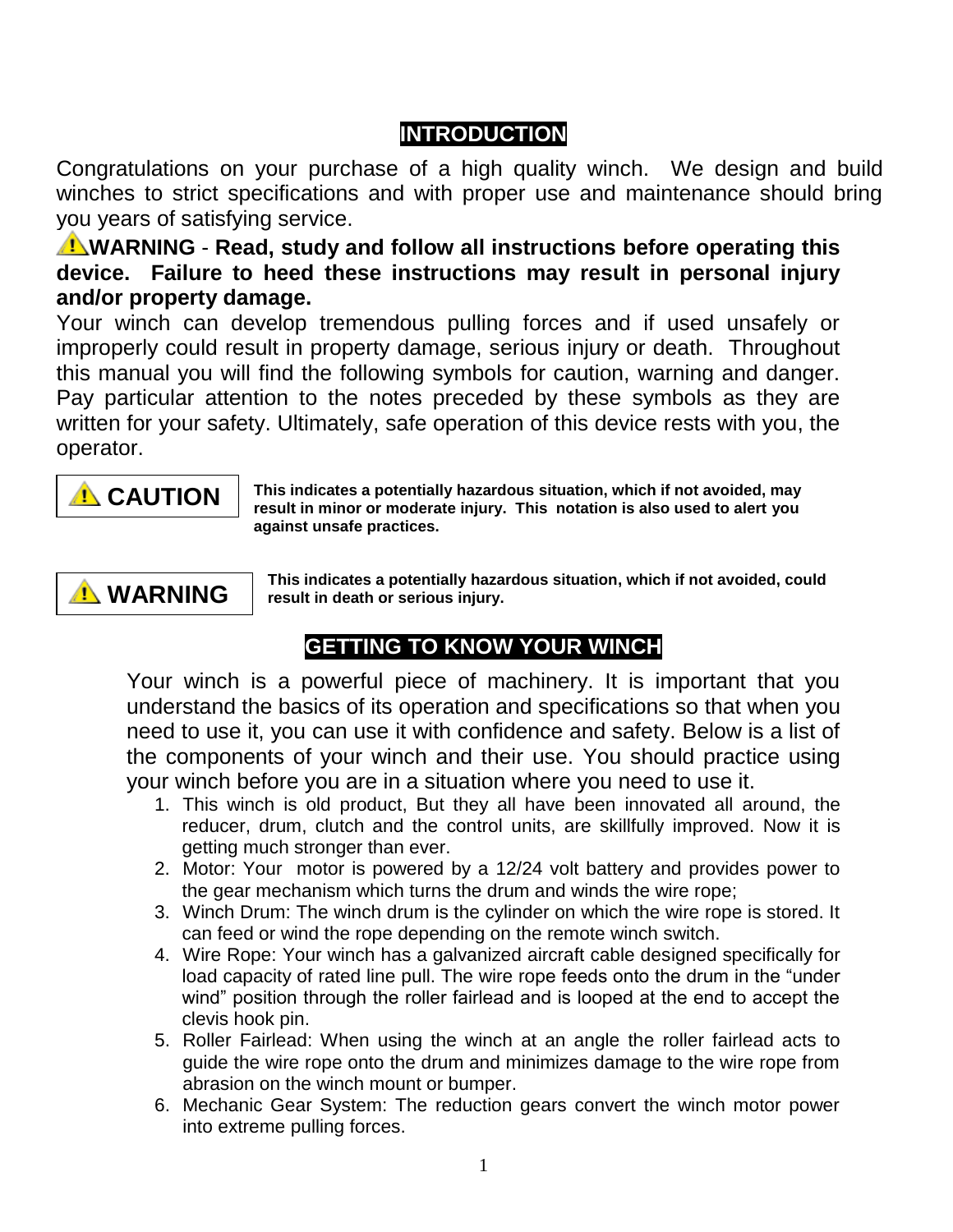- 7. Braking System: Braking action is automatically applied to the winch drum when the winch motor is stopped and there is a load on the wire rope. A separate mechanical brake applies the braking action.
- 8. Control System: Your winch was made to provide you the ability to use it in a medley of operations. The winch can be controlled by using the Power Cord/Switch Assembly or through a solenoid control box.
- 9. Free Spooling Clutch: The clutch allows the operator to manually disengage ("CLUTCH OUT") the spooling drum from the gear train, free spool. Engaging the clutch ("CLUTCH IN") locks the winch into the gear system.
- 10.Solenoid: Power from the vehicle battery flows through the weather-sealed switch before being directed to the winch motor.
- 11.Remote Switch: The Power switch leads have a dual switch for powering in or powering out your winch drum. The Power switch leads allow you to stand clear of the wire rope when the winch is under load.
- 12.Wireless Remote Control: allow you control winch far from 50 Ft away.
- 13.Universal Flat Bed Mounting Channel: Your winch could have been optional supplied with a flat bed mounting channel that can be mounted to most flat surfaces such as trailers, step bumpers, truck beds, etc. The mounting channel also has holes to accept your roller fairlead.
- 14.Snatch Block: If Your winch is supplied with a snatch block that can double the pulling power of the winch, or change the pulling direction without damaging the wire rope. We recommend you to use double line and snatch block for pulling over 70% of the rated line pull.

#### **SAFETY PRECAUTIONS**

## **WARNING**

**WARNING** –Do not exceed rated capacity shown in this table.

**WARNING** – Intermittent use only. Allow winch to cool between uses.

- **WARNING** Do not use winch to lift (vertically).
- **WARNING –** Do not use winch to pull or move people in any way.

**WARNING –** NEVER cut, weld, or modify any part of the winch or cable.

**WARNING –** A minimum of five wraps of cable around the drum barrel is necessary for pulling and holding the rated load.

**WARNING** – Keep yourself and others a safe distance to the side of the cable when it is under tension.

**WARNING** – The wire rope may break before the motor stalls. For heavy loads at or near rated capacity, use a pulley block/snatch block to reduce the load on the wire rope.

**WARNING** – Never step over a cable, or go near a cable under load.

**WARNING –** Don't move the vehicle to pull a load (towing) on the winch cable. This could result in cable breakage.

**WARNING** – Disconnect the remote control and battery leads when not in use.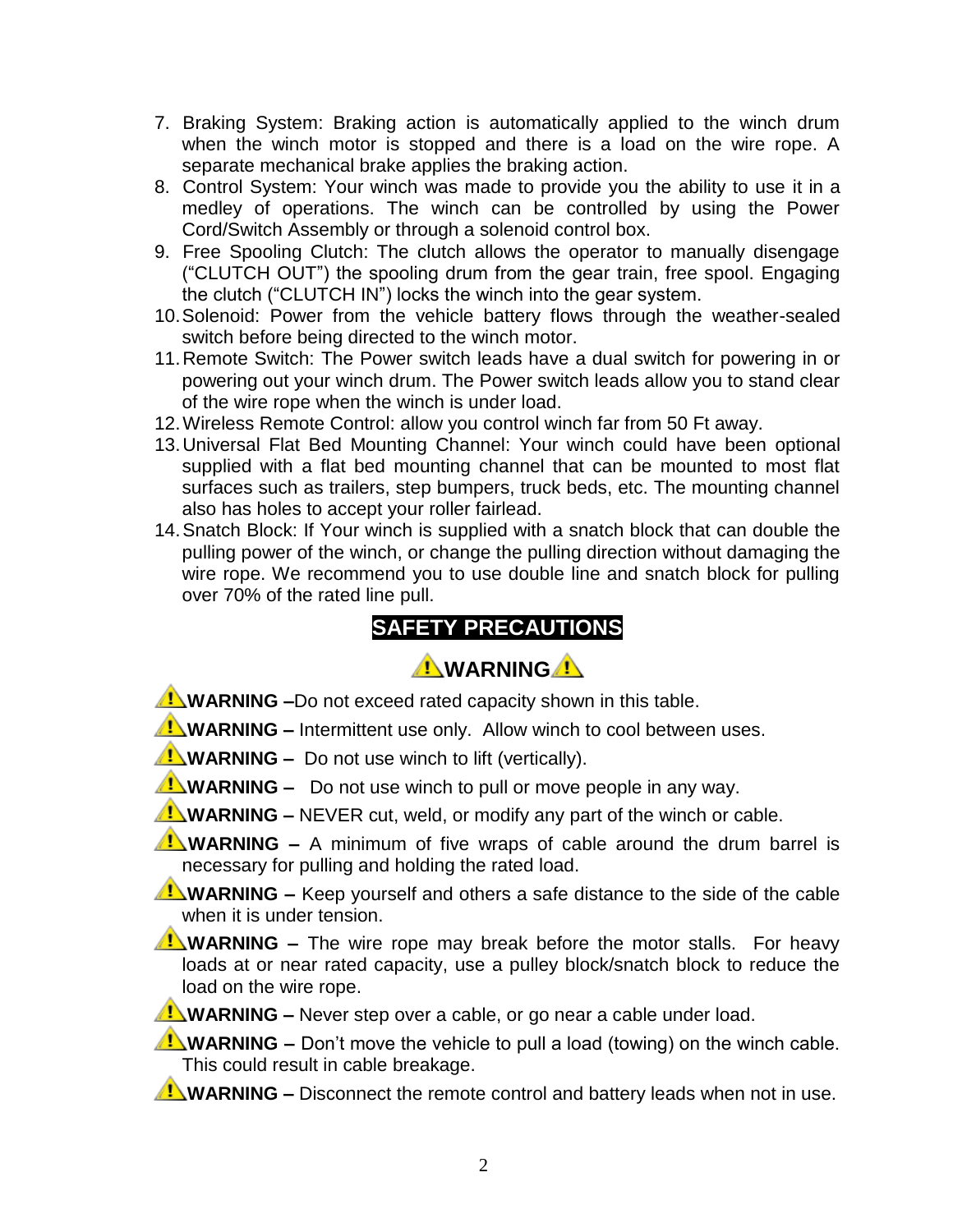**WARNING** – Avoid "shock loads" by using the control switch intermittently to take up the slack in the wire rope. "Shock loads" can far exceed the rate capacity for the wire rope and drum.

**WARNING** – Do not exceeds maximum line pull ratings shown on the tables.

**WARNING** – When re-spooling the cable ensure that the cable spools in the under-wind position with the cable entering the drum from the bottom, not the top. To spool correctly you should keep a slight load on the cable while pushing the remote button to draw in the cable. Walk toward the winch not allowing the cable to slide through your hands. Do not let your hands get within 12 " of the winch while re-spooling. Turn off the winch and repeat the procedure until a few feet of cable is left. Disconnect the remote control and finish spooling by hand by rotating the drum by hand with the clutch disengaged. Keep hands clear of the fairlead and drum while the winch is under power.

**Do not use as a hoist.** Do not use for overhead lifting.

**T** Failure to heed these warnings may result in personal injury and/or property damage.

**WARNING** – Use gloves to protect hands when handling the cable. Never let the cable slide through your hands.

**WARNING** – Never connect the cable back to itself. Apply blocks to the wheels of the vehicle when on an incline. Duration of winching pulls should be kept as short as possible. If the motor becomes uncomfortably hot to the touch, stop winching immediately and let it cool down for a few minutes. Do not pull for more than one minute at or near the rated load.

**CAUTION** – If the motor stalls do not maintain power to the winch. Electric winches are designed and made for intermittent use and should not be used in constant duty applications.

**CAUTION –** Never disengage the clutch when there is a load on the winch..

**CAUTION –** Use the hand saver hook when handling the hook for spooling or un-spooling the wire rope.

#### **GENERAL TIPS FOR SAFE OPERATION**

The winch and its all-derivative types are rated at rated capacity when spooling the first rope layer on the drum. Overloading can damage the winch/motor/ or wire rope. For loads over 70% of rated line pull, we recommend the use of the pulley block/snatch block to double the wire rope line. This will aid in two ways: a) reduce the number or rope layers on the drum, as well as, b) reduce the load on the wire rope by as much as 50%. When doubling the line back to the vehicle, attach to the frame or other load bearing part.

- The vehicle engine should be kept running during operation of the winch to minimize battery drain and maximize power and speed of the winch. If the winch is used for a considerable amount of time with the engine off, the battery may be drained and too weak to restart the engine.
- Get to know your winch before you actually need to use it. We recommend that you set up a few test runs to familiarize yourself with rigging techniques, the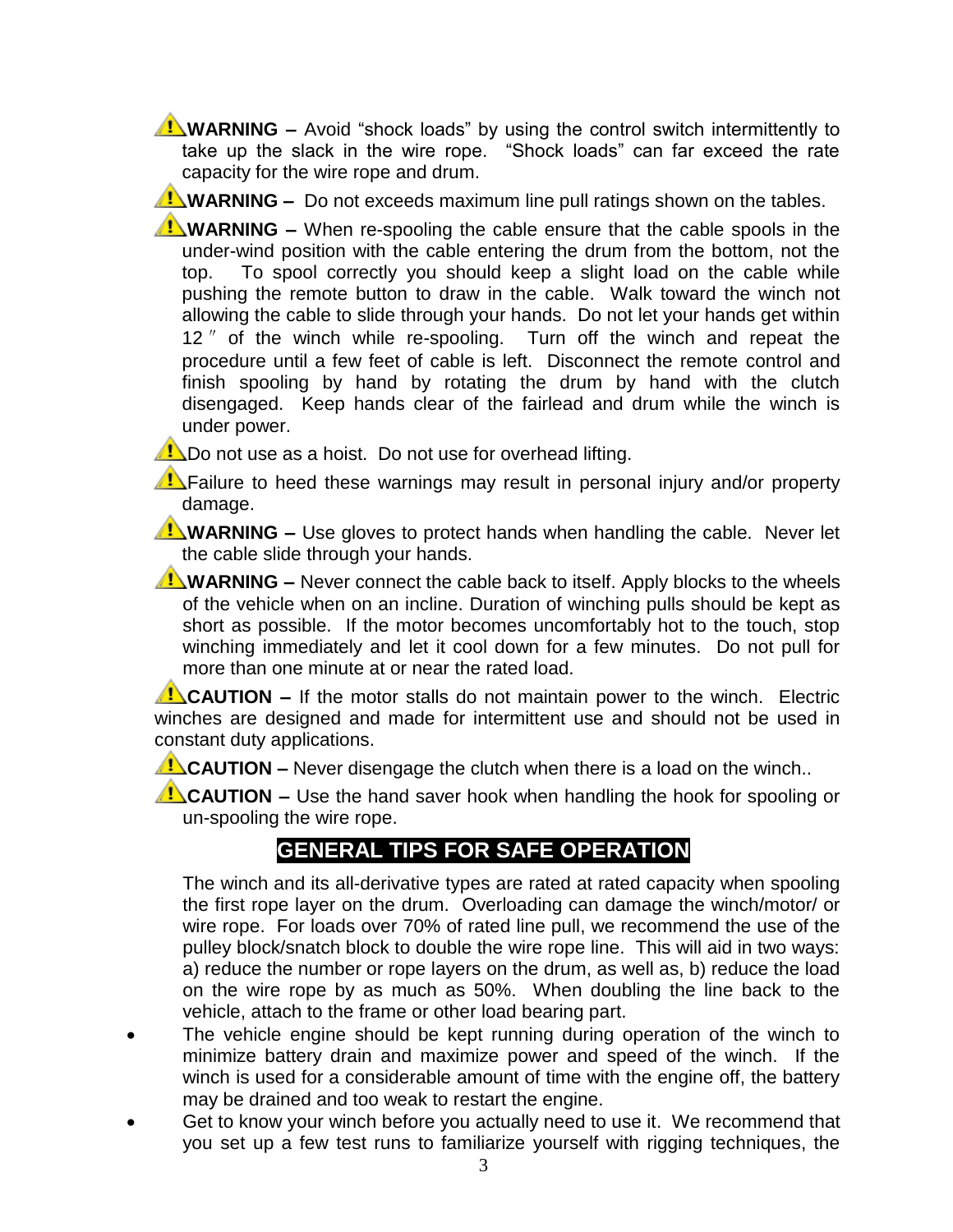sounds your winch makes under various loads, the way the cable spools on the drum, etc.

- Inspect the wire rope and equipment before each use. A frayed or damaged rope must be replaced immediately. Use only the manufacturer's replacement rope with the exact specifications.
- Inspect the winch installation and bolts to ensure that all bolts are tight before each operation.
- Never connect the cable back to itself. This will cause cable damage. Always use a snatch block, sling or chain of suitable strength as shown in the illustrations.
- Store the remote control inside your vehicle in a place that it will not be damaged.
- Any winch that appears to be damaged in any way, is found to be worn, or operates abnormally shall be removed from service.
- Pull only on parts of the vehicle as specified by the vehicle manufacturer.
- Only attachments and/or adapters supplied by the manufacturer shall be used.
- Whenever before your winch start to working, please slightly test-run your winch in two direction, even if the winch drum only round a few degree of angle, ensure the winch is well-balanced, especially after you operated the clutch, test-running winch can make winch in gear.

#### **WINCHING TECHNIQUES A-Z**

a. Take time to asses your situation and plan your pull.

b. Put on gloves to protect your hands.

c. Disengage the clutch to allow free-spooling and to save energy.

d. Attach the hand saver hook to the clevis hook.

e. Pull out the wire rope to your desired anchor point using the hand saver hook.

f. Secure the clevis hook to the anchor point: Sling, chain or snatch block. Do not attach the hook back onto the wire rope.

g. Engage the clutch.

h. Connect the remote control to the winch.

i. Start your engine to ensure power is being replenished to the battery.

j. Power in the wire rope guiding the wire under tension to draw up the slack in the wire. Once the wire is under tension stand well clear. Never step over the wire rope.

k. Double-check your anchors and make sure all connections are secure.

l. Inspect the wire rope. Make sure there are at least 5 wraps of wire rope around the winch drum.

m. Drape a blanket or jacket over the wire rope approximately 5 to 6 feet from the hook. Open the hood for added protection.

n. Clear the area. Make sure all spectators are back and that no one is directly in front or behind the vehicle or anchor point.

o. Begin winching. Be sure that the wire rope is winding evenly and tightly around the drum. The vehicle that is being winched can be slowly driven to add assistance to the winching process. Avoid shock loads; keep the wire rope under tension.

p. The vehicle to be winched should be placed in neutral and the emergency brake released. Only release the brake pedal when under full tension. Avoid shock loads to the winch. This can damage the winch, rope and vehicle.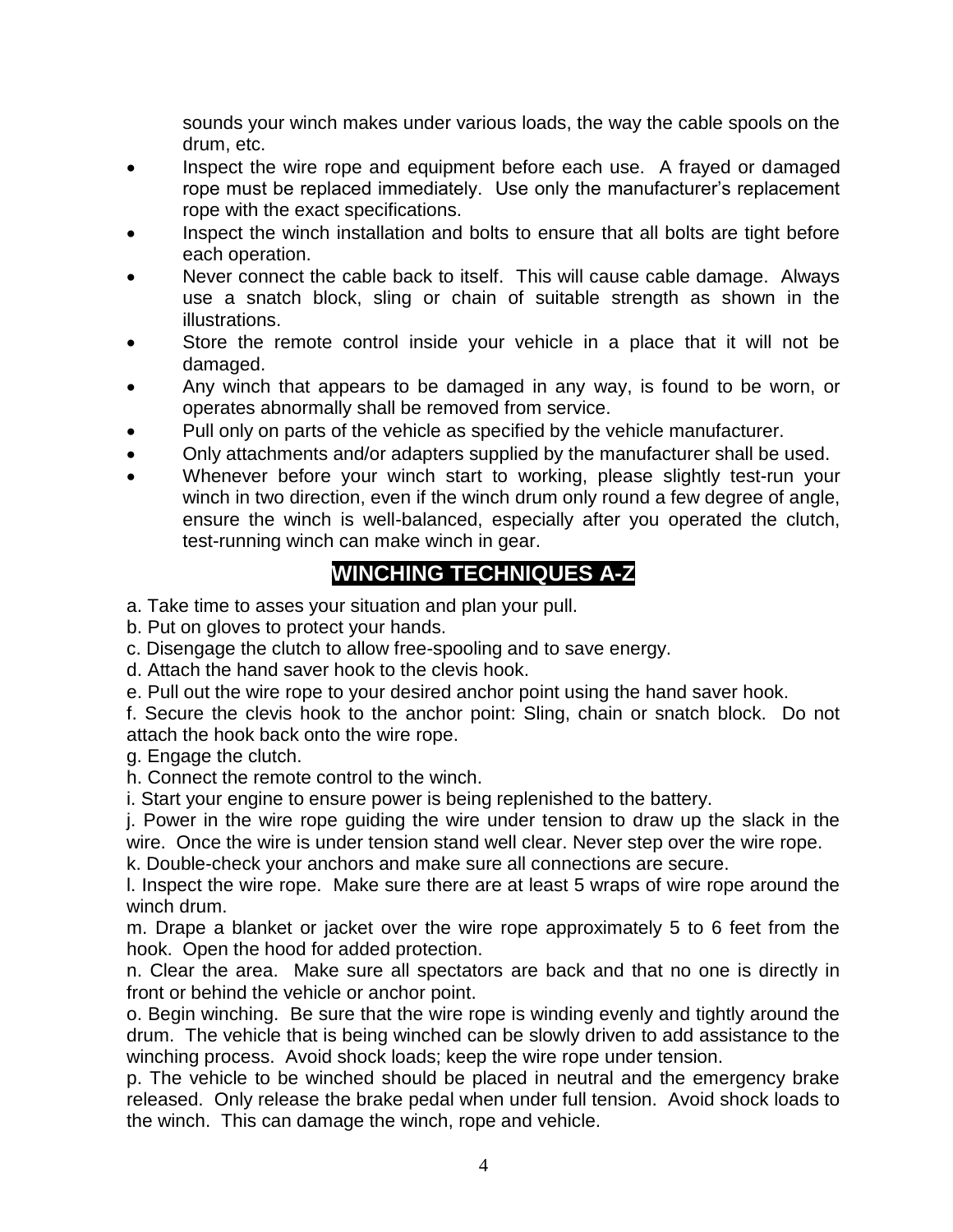q. The winch is meant for intermittent use. Under full load with a single line rig do not power in for more than a minute without letting the motor cool down for a few minutes and then resume the winching operation.

r. The winching operation is complete once the vehicle is on stable ground and is able to drive under its own power.

s. Secure the vehicle. Be sure to set the brakes and place the vehicle in park.

t. Release the tension on the wire rope. The winch is not meant to hold the vehicle for long periods of time.

u. Disconnect the wire rope from the anchor.

v. Rewind the wire rope. Make sure that any wire already on the drum has spooled tightly and neatly. If not, draw out the wire and re-spool from the point where the rope is tight.

w. Keep your hands clear of the winch drum and fairlead as the wire rope is being drawn in.

x. Secure the hook and hook strap.

y. Disconnect the remote control and store in a clean, dry place.

z. Clean and inspect connections and mounting hardware for next winching operation.

#### **WINCH ASSEMBLY AND MOUNTING**

- 1. Your winch is designed with a bolt pattern that is standard in this class of winch. Many winch mounting kits are available that utilize this bolt pattern for the popular ATV's and mounting channels. If you will utilize the mounting channel you must ensure that it is mounted on a flat surface so that the three major sections (motor, drum and gear housing) are properly aligned. Proper alignment of the winch will allow even distribution of the full rated load.
- 2. Start by connecting the roller fairlead (Part# X0300600) to the mounting channel (Part# X0300022) using 2 each of the cap screw M8 X 20 (Part# X0300023), flat washer (Part# X0300021), lock washer (Part# X0300020) and securing with Nut M8 (Part# X0300019) (Make sure the screw is placed through the mounting channel and roller fairlead from inside the channel. This will allow enough clearance for the winch to be placed in the channel without obstruction.)
- 3. Assemble the winch to the mounting channel (Part# X0300022) by first pulling and releasing the clutch knob to the "CLUTCH OUT" position (Free Spooling). Pull out a few inches of cable from the drum and feed the wire loop through the opening in the front of the mounting channel and roller fairlead. Now, using the remaining M8 x 35 cap screws (Part# X0300024), flat washer (Part# X0300021), lock washer (Part# X0300020) and nut M8 (Part# X0300019) secure the winch to the mounting channel.
- 4. Connect the battery and motor leads as the drawing under. Keep in mind that every type of winch is different each other.

 $\triangle$  CAUTION – Batteries contain gases which are flammable and explosive. Wear eye protection during installation and remove all jewelry. Do not lean over battery while making connections.

5. Assemble the clevis hook to the cable. Take off the pin from the clevis hook, connect the clevis hook to the cable and mount the pin back to the clevis Hook.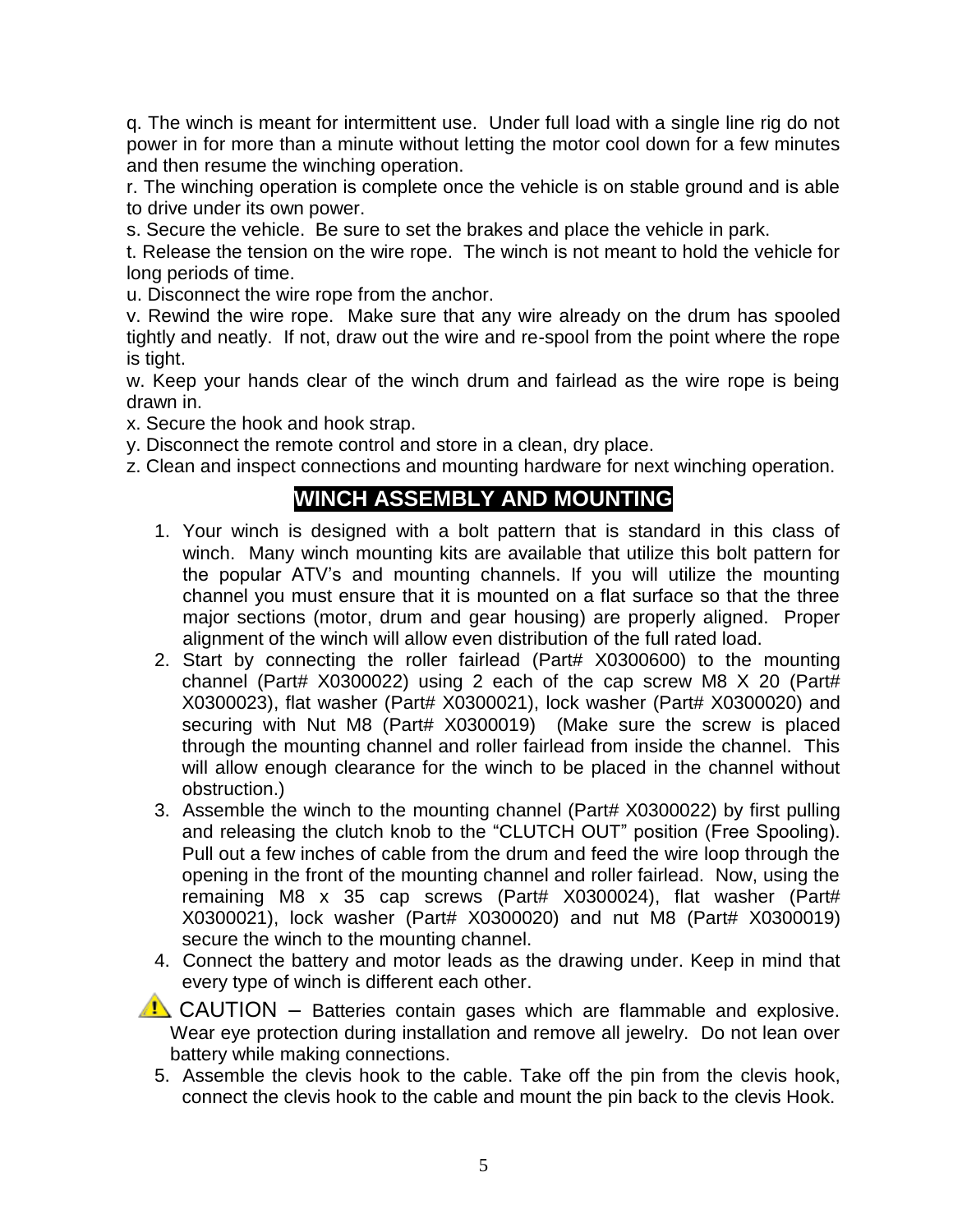- 6. Always use the hand saver when free-spooling and re-spooling the wire rope. Using the hand saver keeps your hands and fingers away from the rotating drum.
- 7. Check for proper drum rotation. Pull and turn the clutch knob to the "CLUTCH OUT" position. Pull out some cable from the drum, and then turn the clutch knob to the "CLUTCH IN" position to engage the gears. Press the cable out button on the power switch. If the drum is turning and releasing more cable then your connections are accurate. If the drum is turning and collecting more cable then reverse the leads on the motor. Repeat and check rotation.



#### **WINCH ACCESSORIES YOU WILL NEED**

#### *NOT INCLUDED WITH YOUR WINCH*

Gloves – For handling the wire rope and hook strap.

Anchor Strap/Chain – Tree saver anchor straps are made of high quality nylon with high tensile strengths from 5,000lbs to 10,000lbs.

Heavy Blanket – place on the cable to absorb energy should the wire rope break.

#### **RIGGING TECHNIQUES**

#### **Self-Recovery**



Locate a suitable anchor such as a strong tree trunk or boulder. Always use a sling as an anchor point. **ALCAUTION** Do not attach the clevis hook back onto the cable as this could cause damage to the cable.As shown in Fig 3.1



**CAUTION** Do not winch from an acute angle as the wire rope will pile up on one side of the drum causing damage to wire rope and the winch. Fig 3.2

Short pulls from an angle can be used to straighten the vehicle. Long pulls should be done with the wire rope at a 90° angle to the winch/vehicle.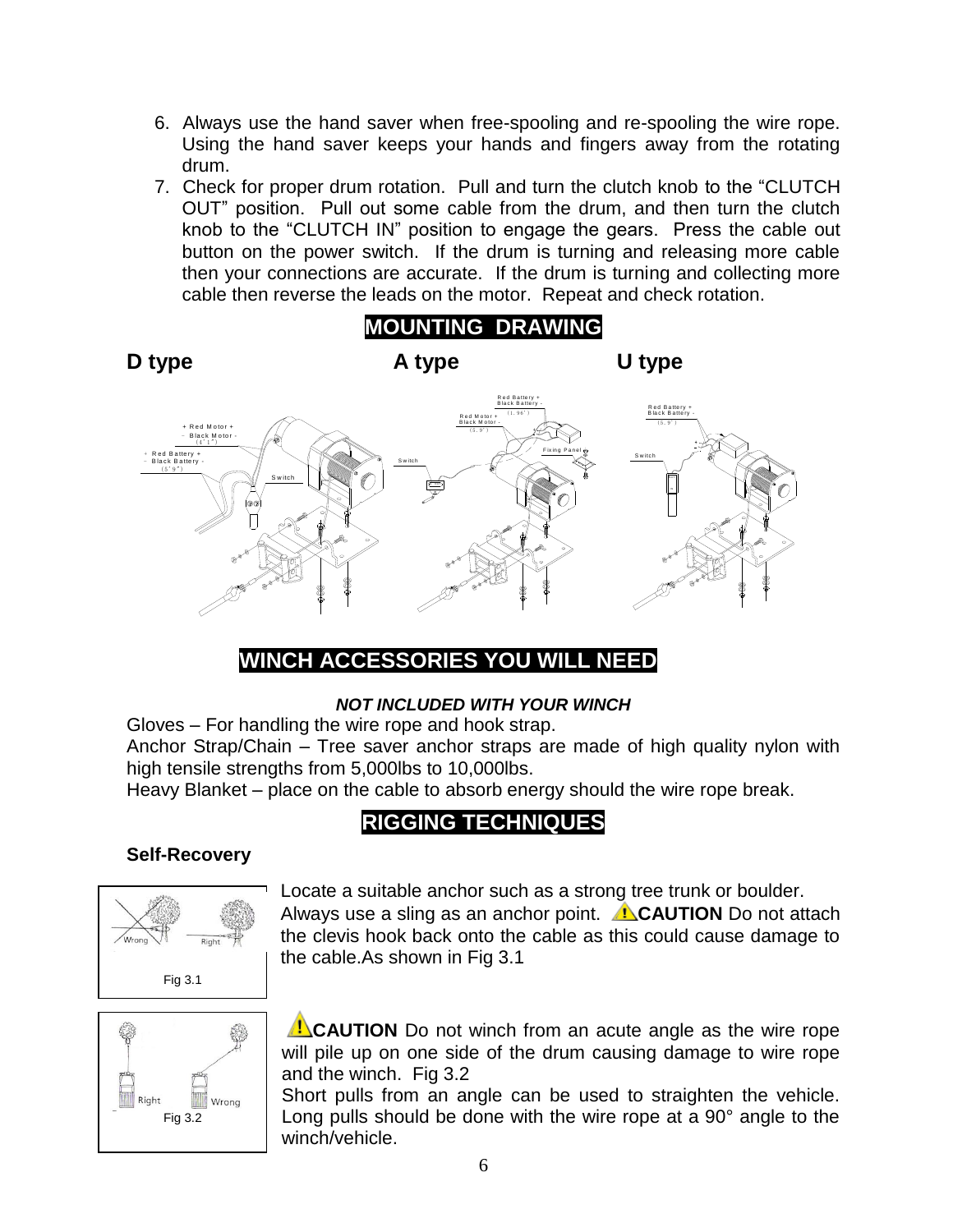

When pulling a heavy load, place a blanket or jacket over the wire rope five or six feet from the hook. In the event of a broken cable it will dampen the snap back. For additional protection open the hood of the vehicle as shown in Fig 3.3



For pulls over 70% rated line pull, we recommend the use of the snatch block/pulley block to double line the wire rope. Fig 3.4 This reduces the load on the winch and the strain on the rope by up to 50% depending on the included angle.



**WARNING -** Never use your winch for overhead hoisting or for lifting people or moving people.

## **WINCH WORKING DEMONSTRATION**

- 1. Disengage the clutch by turning the clutch to the "CLUTCH OUT" position.
- 2. Grab the cable (Part# X0300015) and pull the cable to the desired length, then attach to item being pulled.

**CAUTION:** Always leave at least five turns of cable on the drum; Review winch

safety warnings and precautions on page 2、3 before continuing.

- 3. Reengage the clutch by turn the clutch handle (Part# X0300015) to the "CLUTCH IN" position, if the clutch is not engaged, the winch drum must be turned by hand, until the clutch is totally engaged.
- 4. Insert the switch assembly connector onto the control box.
- 5. Test-run winch in two directions, each direction last one or two seconds.
- 6. While standing aside of the tow path, hold and operate the switch assembly supplied by your choice. To reverse directions. Wait until the motor stops before reversing directions.
- 7. When the pulling is complete, remove the switch assembly. From the female connector of the directional valve and replace the female connectors cover.

**Note**: For D style winch, winch operation is controlled directly not through control box.

#### **REPLACING THE WIRE ROPE**

If the wire rope has become worn or is beginning to show signs of strands breaking, it must be replaced before being used again.

- 1. Turning clutch to the "CLUTCH OUT" position.
- 2. Extend cable assembly to its full length. Note how the existing cable is connected to the drum.
- 3. Remove old cable assembly and attach new one as the old cable connected to the drum. Insert the end of the new rope and secure the screw M5x8(Part# X0300008).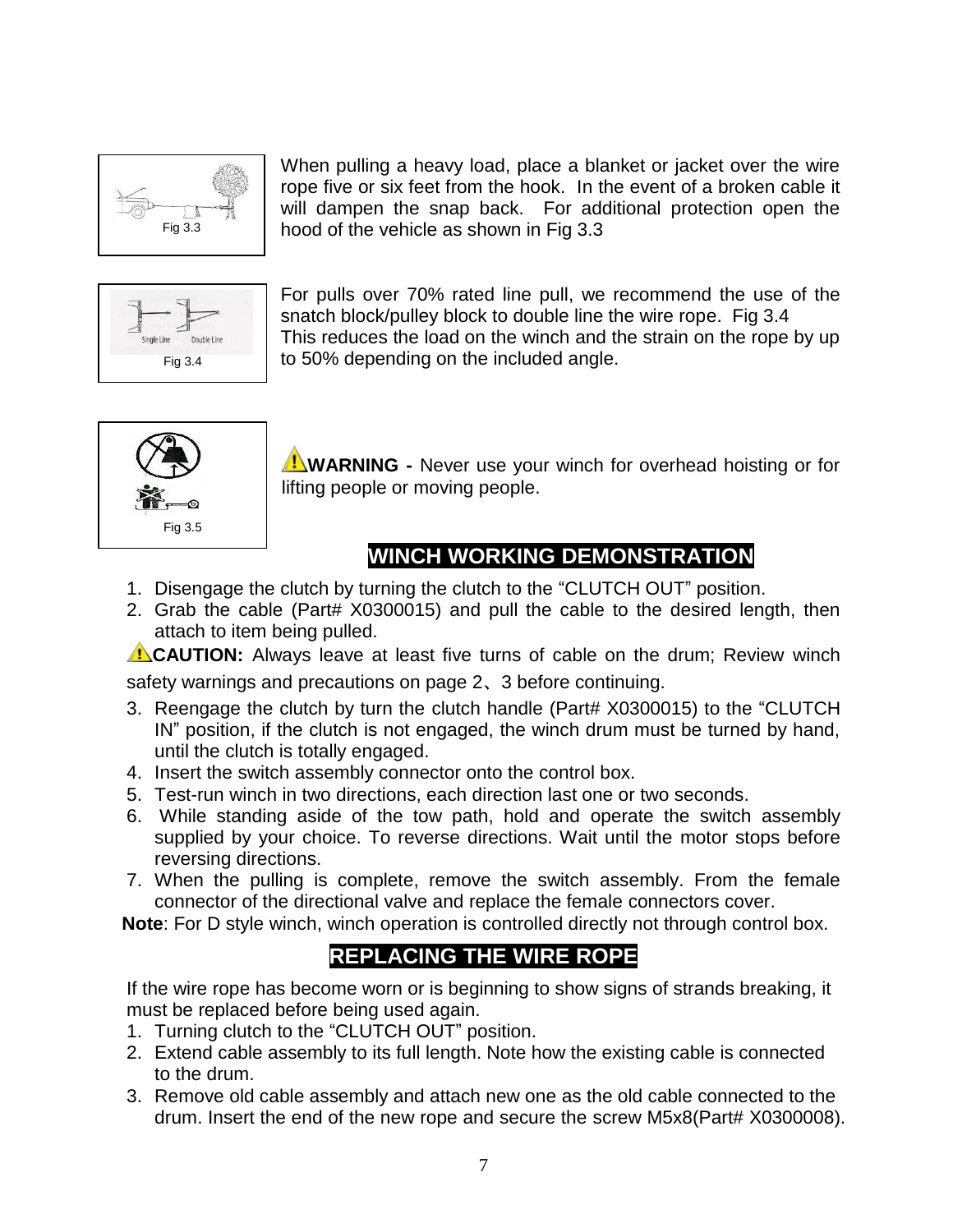- 4. Ensure that the new cable wraps in the same rotation direction as the old one. The cable should leave the drum from the bottom, under the drum.
- 5. Turning clutch to the "CLUTCH IN" position.
- 6. Retract Cable Assembly onto drum, first five wraps being careful not to allow kinking, then winch cable must be wound onto the drum under a load of at least 10% rated line pull.

**WARNING** - Only replace the wire rope with the identical replacement part recommended by the manufacturer.

#### **1. MAINTENANCE**

- 1. Periodically check the tightness of mounting bolts and electrical connections. Remove all dirt or corrosion and always keep clean.
- 2. Do not attempt to disassemble the gear box.
- 3. The gearbox has been lubricated using a high temperature lithium grease and is sealed at the factory. No internal lubrication is required.

| <b>SYMPTOM</b>                                  | <b>POSSIBLE CAUSE</b>                                                             | <b>SUGGESTED ACTION</b>                                                                                                                          |
|-------------------------------------------------|-----------------------------------------------------------------------------------|--------------------------------------------------------------------------------------------------------------------------------------------------|
| Motor does not<br>turn on                       | -Switch Assembly not<br>connected properly<br>-Loose battery cable<br>connections | -Insert Switch Assembly all the way into<br>the connector.<br>-Tighten nuts on all cable connections.                                            |
|                                                 | -Defective Switch<br>Assembly                                                     | -Replace Switch Assembly.                                                                                                                        |
|                                                 | -Defective motor                                                                  | -Check for voltage at armature port with<br>Switch pressed. If voltage is present,<br>replace motor.<br>-Allow to drain and dry. Run in short    |
|                                                 | -Water has entered motor                                                          | bursts without load until completely dry.                                                                                                        |
| Motor runs but<br>cable drum does<br>not turn   | -Clutch not engaged                                                               | -Turn clutch to the "In" position. If problem<br>persists, a qualified technician needs to<br>check and repair.                                  |
| Motor runs slowly<br>or without normal<br>power | -Insufficient current or<br>voltage                                               | -Battery weak recharge. Run winch with<br>vehicle motor running.<br>-Loose or corroded battery cable<br>connections. Clean, tighten, or replace. |
| Motor overheating                               | -Winch running time too<br>long                                                   | -Allow winch to cool down periodically.                                                                                                          |
| Motor runs in one<br>direction only             | -Defective Switch<br>Assembly                                                     | -Loose or corroded battery cable or motor<br>cable connections. Clean and tighten.<br>-Repair or replace switch assembly.                        |

## **TROUBLE SHOOTING**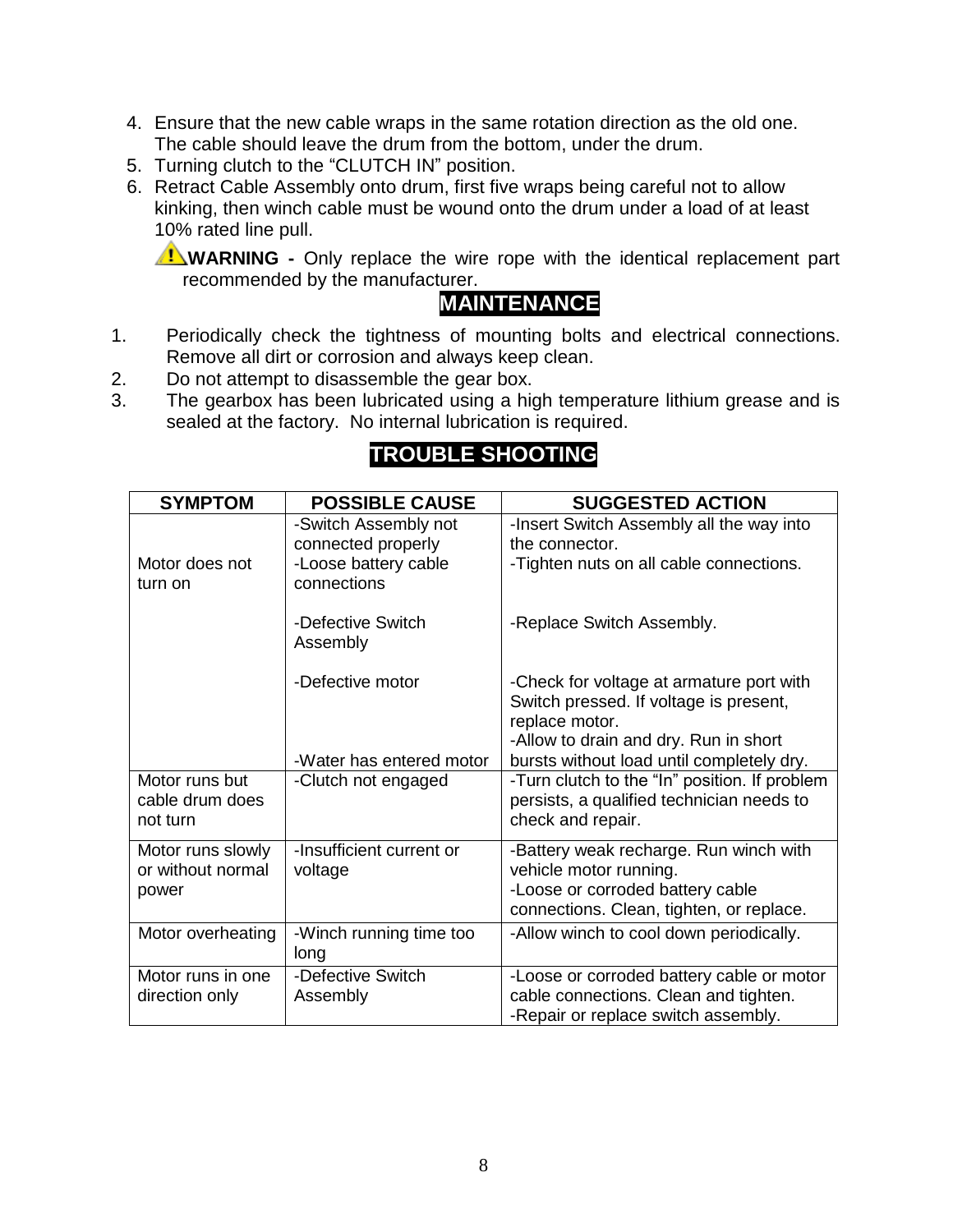## **WINCH ASSEMBLY DRAWING**

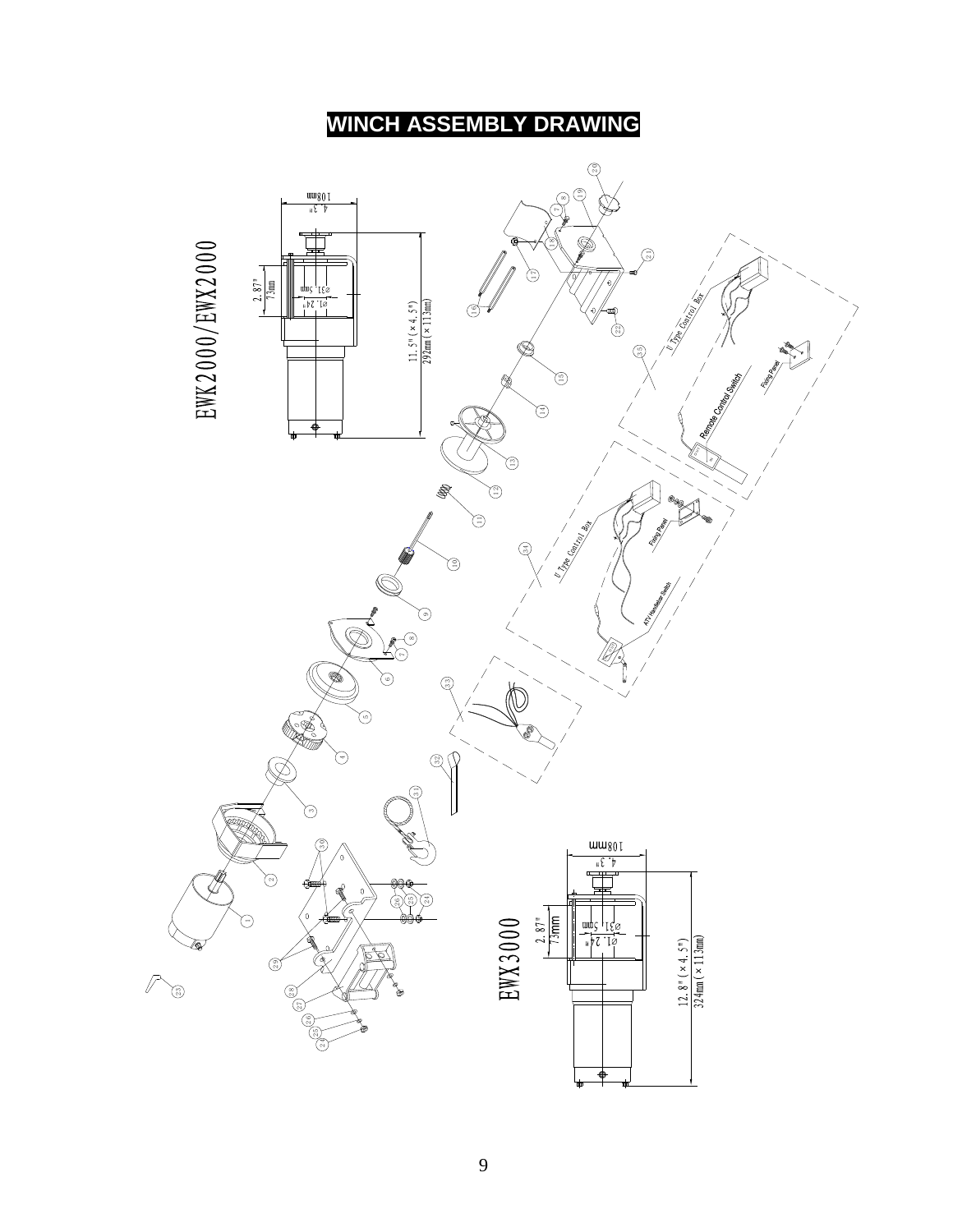### **WINCH PARTS LIST**

| $\overline{\text{No}}$ . | Part#      | Qty            | Description                      | Remark                                |
|--------------------------|------------|----------------|----------------------------------|---------------------------------------|
|                          | K0200100-D |                |                                  | Used in D and A type winch            |
|                          | K0200100-U | 1              | Motor Assembly                   | Used in U type winch                  |
|                          | X0200100-D |                |                                  | Used in D and A type winch            |
| 1                        | X0200100-U | 1              | Motor Assembly                   | Used in U type winch                  |
|                          | X0300100-D |                |                                  | Used in D and A type winch            |
|                          | X0300100-U | $\mathbf{1}$   | Motor Assembly                   | Used in U type winch                  |
| $\overline{2}$           | K0200200   | 1              | Gear-Box Assembly                | Used in EWK2000                       |
|                          | X0300200   | 1              | Gear-Box Assembly                | Used in EWX2000/EWX3000               |
| 3                        | X0300001   | 1              | Support Ring (I)                 | Used in EWX2000/EWX3000               |
|                          | X0300300   | 1              | <b>Planetary Gear Assembly</b>   | Used in EWX3000                       |
| 4                        | X0200300   | 1              | <b>Planetary Gear Assembly</b>   | Used in EWX2000                       |
|                          | K0200300   | 1              | <b>Planetary Gear Assembly</b>   | Used in EWK2000                       |
|                          | X0300400   | 1              | <b>Output Gear Ring Assembly</b> | Used in EWX2000/EWX3000               |
| 5                        | K0200400   | 1              | <b>Output Gear Ring Assembly</b> | Used in EWK2000                       |
| 6                        | X0300002   | 1              | <b>Drum Holder Plate</b>         |                                       |
| $\overline{7}$           | X0300003   | $\overline{4}$ | Locking Washerø5                 |                                       |
| $\overline{8}$           | X0300004   | $\overline{4}$ | Screw M5 x 12                    |                                       |
| $\boldsymbol{9}$         | X0300005   | 1              | Bush $(1)$                       |                                       |
| $\overline{10}$          | X0300500   | 1              | <b>Clutch Assembly</b>           |                                       |
| 11                       | X0300006   | 1              | Spring                           |                                       |
| $\overline{12}$          | X0300007   | 1              | Drum                             |                                       |
| $\overline{13}$          | X0300008   | 1              | Screw M5 x 8                     |                                       |
| 14                       | X0300009   | 1              | Separation And Reunion Cake      |                                       |
| 15                       | X0300010   | 1              | Bush $(\mathbb{I})$              |                                       |
| 16                       | X0300011   | $\overline{2}$ | <b>Tie Bar</b>                   |                                       |
| 17                       | X0300012   | $\overline{2}$ | Hex Flange Nut M5                |                                       |
| 18                       | X0300013   | 1              | <b>Tension Plate</b>             |                                       |
| 19                       | X0300014   | 1              | <b>Base Plate</b>                |                                       |
| 20                       | X0300015   | 1              | <b>Clutch Handle</b>             |                                       |
| $\overline{21}$          | X0300016   | $\overline{2}$ | Screw M5 x 10                    |                                       |
| $\overline{22}$          | X0300017   | $\overline{2}$ | Hex Fh Screw M6 x 16             |                                       |
| $\overline{23}$          | X0300018   | $\overline{2}$ | <b>Terminal Protector</b>        |                                       |
| 24                       | X0300019   | 4              | Hex Flange Nut M8                |                                       |
| $\overline{25}$          | X0300020   | $\overline{4}$ | Locking Washer ¢8                |                                       |
| 26                       | X0300021   | 4              | Thick Flat Washer Ф8             |                                       |
| 27                       | X0300600   | 1              | <b>Roller Fairlead</b>           |                                       |
| 28                       | X0300022   | 1              | <b>Mounting Channel</b>          |                                       |
| 29                       | X0300023   | $\overline{2}$ | Cap Screw M8 x 20                |                                       |
| 30                       | X0300024   | $\overline{2}$ | Cap Screw M8 x 35                |                                       |
| 31                       | X0300700   | 1              | <b>Cable Assembly</b>            | Used in EWX3000                       |
|                          | X0200700   | 1              | <b>Cable Assembly</b>            | Used in EWX2000/EWk2000               |
| 32                       | X0300025   | 1              | <b>Strap</b>                     |                                       |
| 33                       | X0300800   | 1              | Control Section Of D Type Winch  | By choice,<br>Used in EWX3000         |
|                          | X0200800   | 1              | Control Section Of D Type Winch  | By choice,<br>Used in EWX2000/EWk2000 |
| 34                       | X0300900   | 1              | Control Section Of A Type Winch  | By choice                             |
| 35                       | X0301000   | $\mathbf{1}$   | Control Section Of U Type Winch  | By choice                             |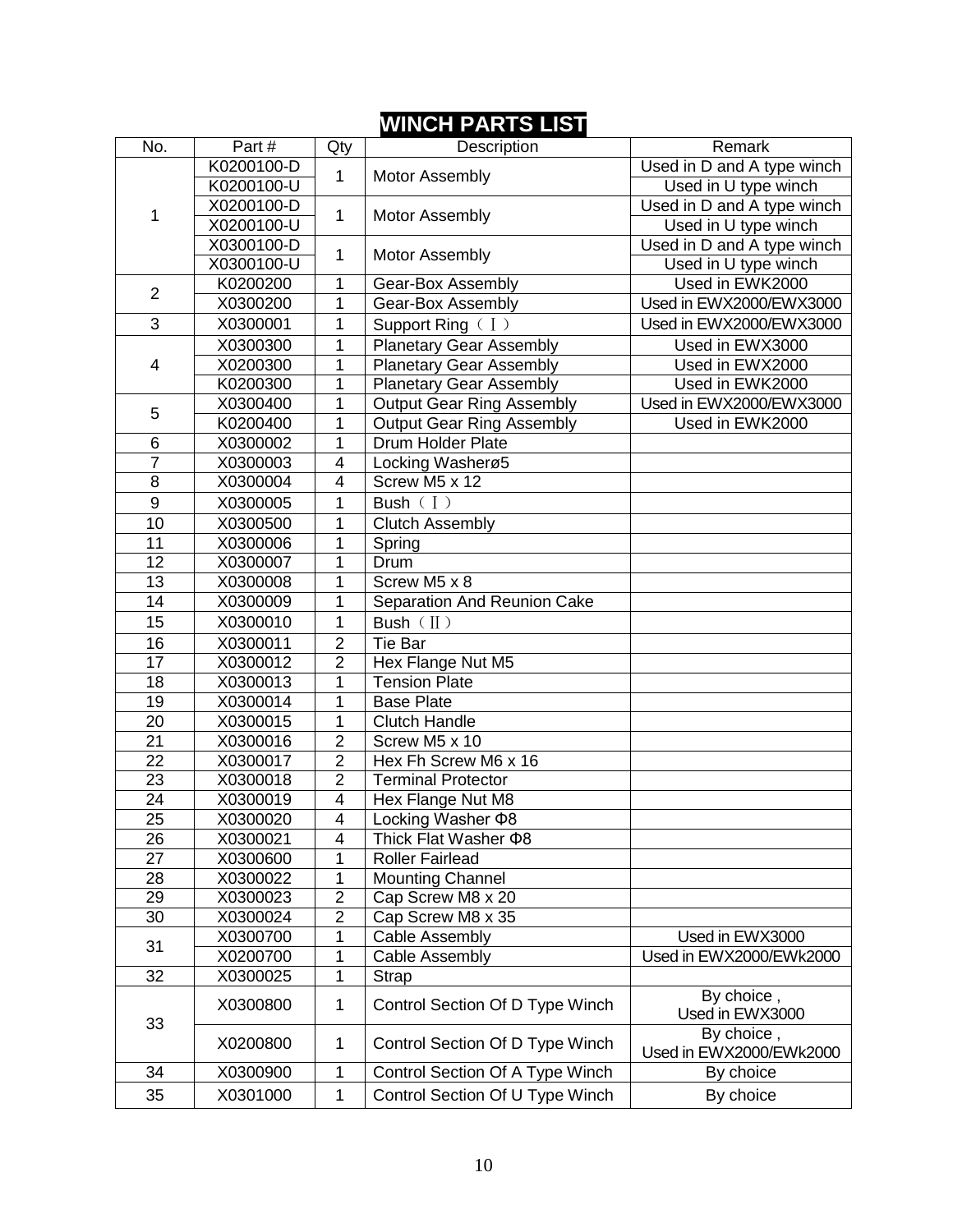## **SPECIFICATION(EWK2000)**

| Rated line pull                               | 2000 lbs (907 kgs)                                                     |                                                                        |                                                                           |
|-----------------------------------------------|------------------------------------------------------------------------|------------------------------------------------------------------------|---------------------------------------------------------------------------|
| Motor: permanent magnet                       | 12V:Input: 1.7kW / 2.3hp; Output: 0.6kW /0.8hp                         |                                                                        |                                                                           |
|                                               |                                                                        | 24V:Input: 1.9kW / 2.6hp; Output: 0.7kW /0.9hp                         |                                                                           |
| Gear reduction ratio                          |                                                                        | 153:1                                                                  |                                                                           |
| Cable (Dia. $\times$ L)                       |                                                                        | $\varnothing$ 5/32" $\times$ 49'( $\varnothing$ 4mm $\times$ 15m)      |                                                                           |
| Drum size(Dia. $\times$ L)                    | $\emptyset$ 1.24"×2.87" (Ø31.5mm×73 mm)                                |                                                                        |                                                                           |
| Mounting bolt pattern                         |                                                                        | 3.13" (79.5 mm); 2-M8                                                  |                                                                           |
| <b>ITEM</b>                                   | <b>EWK2000D</b>                                                        | EWK2000A                                                               | <b>EWK2000U</b>                                                           |
| Overall dimensions<br>$(L \times W \times H)$ | $11.5" \times 4.5" \times 4.3"$<br>292mm $\times$ 113mm $\times$ 108mm | $11.5" \times 4.5" \times 4.3"$<br>292mm $\times$ 113mm $\times$ 108mm | $12.1" \times 4.5" \times 5.9"$<br>$308$ mm $\times$ 113mm $\times$ 150mm |
| Net weight                                    | 14.8                                                                   | 15.2                                                                   | 15.0                                                                      |
| $\mathsf{lbs}(\mathsf{kgs})$                  | 6.7                                                                    | 6.9                                                                    | 6.8                                                                       |

## **Pull, Speed, Amperes, Volts (First layer):**

| Line Pull | Line Speed ft/min (m/min) |               |               | Current A     |
|-----------|---------------------------|---------------|---------------|---------------|
| lbs (kgs) | <b>12V DC</b>             | <b>24V DC</b> | <b>12V DC</b> | <b>24V DC</b> |
| 0         | 10.5(3.2)                 | 11.8(3.6)     | 15            | 12            |
| 500(227)  | 9.2(2.8)                  | 10.2(3.1)     | 25            | 20            |
| 1000(454) | 7.5(2.3)                  | 8.5(2.6)      | 40            | 35            |
| 1500(680) | 5.9(1.8)                  | 6.9(2.1)      | 70            | 50            |
| 2000(907) | 3.3(1.0)                  | 3.6(1.1)      | 90            | 70            |

## **Line Pull And Rope Capacity In Layer**

| Layer          | Rated line pull lbs (kgs) | Total rope on the drum ft (m) |
|----------------|---------------------------|-------------------------------|
|                | 2000(907)                 | 6.6(2.0)                      |
| $\overline{2}$ | 1630(739)                 | 14.1(4.3)                     |
| 3              | 1380(626)                 | 22.3(6.8)                     |
| $\overline{4}$ | 1190(540)                 | 31.2(9.5)                     |
| 5              | 1050(476)                 | 41.0(12.5)                    |
| 6              | 940(426)                  | 49.2(15.0)                    |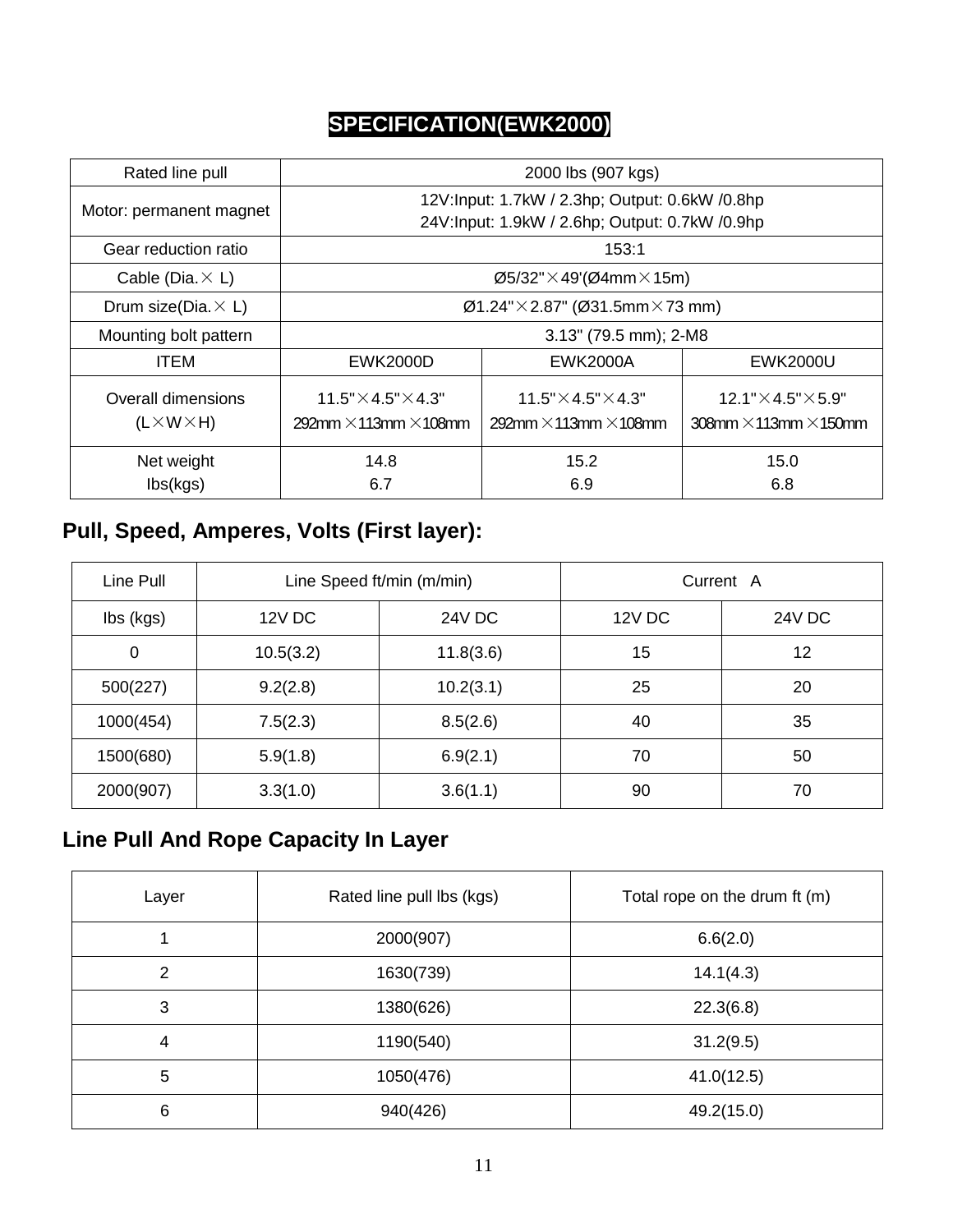## **SPECIFICATION(EWX2000)**

| Rated line pull                               | 2000 lbs (907 kgs)                                                     |                                                                        |                                                                                |  |
|-----------------------------------------------|------------------------------------------------------------------------|------------------------------------------------------------------------|--------------------------------------------------------------------------------|--|
| Motor: permanent magnet                       |                                                                        | 12V:Input: 1.7kW / 2.3hp; Output: 0.6kW / 0.8hp                        |                                                                                |  |
|                                               |                                                                        | 24V:Input: 1.9kW / 2.6hp; Output: 0.7kW / 0.9hp                        |                                                                                |  |
| Gear reduction ratio                          |                                                                        | 153:1                                                                  |                                                                                |  |
| Cable (Dia. $\times$ L)                       |                                                                        | $\varnothing$ 5/32" $\times$ 49'( $\varnothing$ 4mm $\times$ 15m)      |                                                                                |  |
| Drum size(Dia. $\times$ L)                    | $\emptyset$ 1.24"×2.87" ( $\emptyset$ 31.5mm×73 mm)                    |                                                                        |                                                                                |  |
| Mounting bolt pattern                         |                                                                        | 3.13" (79.5 mm) 2-M8                                                   |                                                                                |  |
| <b>ITEM</b>                                   | EWX2000D                                                               | EWX2000A                                                               | EWX2000U                                                                       |  |
| Overall dimensions<br>$(L \times W \times H)$ | $11.5" \times 4.5" \times 4.3"$<br>292mm $\times$ 113mm $\times$ 108mm | $11.5" \times 4.5" \times 4.3"$<br>292mm $\times$ 113mm $\times$ 108mm | $12.1$ " $\times$ 4.5" $\times$ 5.9"<br>$308$ mm $\times$ 113mm $\times$ 150mm |  |
| Net weight                                    | 17.8                                                                   | 18.6                                                                   | 18.4                                                                           |  |
| $\mathsf{lbs}(\mathsf{kgs})$                  | 8.1                                                                    | 8.5                                                                    | 8.4                                                                            |  |

## **Pull, Speed, Amperes, Volts (First layer):**

| Line Pull | Line Speed ft/min (m/min) |          |               | Current A     |
|-----------|---------------------------|----------|---------------|---------------|
| lbs (kgs) | <b>12V DC</b>             | 24V DC   | <b>12V DC</b> | <b>24V DC</b> |
| 0         | 9.5(2.9)                  | 9.8(3.0) | 15            | 12            |
| 500(227)  | 8.2(2.5)                  | 8.9(2.7) | 60            | 40            |
| 1500(680) | 5.6(1.7)                  | 7.5(2.3) | 115           | 60            |
| 2000(907) | 3.6(1.1)                  | 6.2(1.9) | 145           | 80            |

# **Line Pull And Rope Capacity In Layer**

| Layer | Rated line pull lbs (kgs) | Total rope on the drum ft (m) |  |
|-------|---------------------------|-------------------------------|--|
| 1     | 2000(907)                 | 6.6(2.0)                      |  |
| 2     | 1630(739)                 | 14.1(4.3)                     |  |
| 3     | 1380(626)                 | 22.3(6.8)                     |  |
| 4     | 1190(540)                 | 31.2(9.5)                     |  |
| 5     | 1050(476)                 | 41.0(12.5)                    |  |
| 6     | 940(426)                  | 49.2(15.0)                    |  |